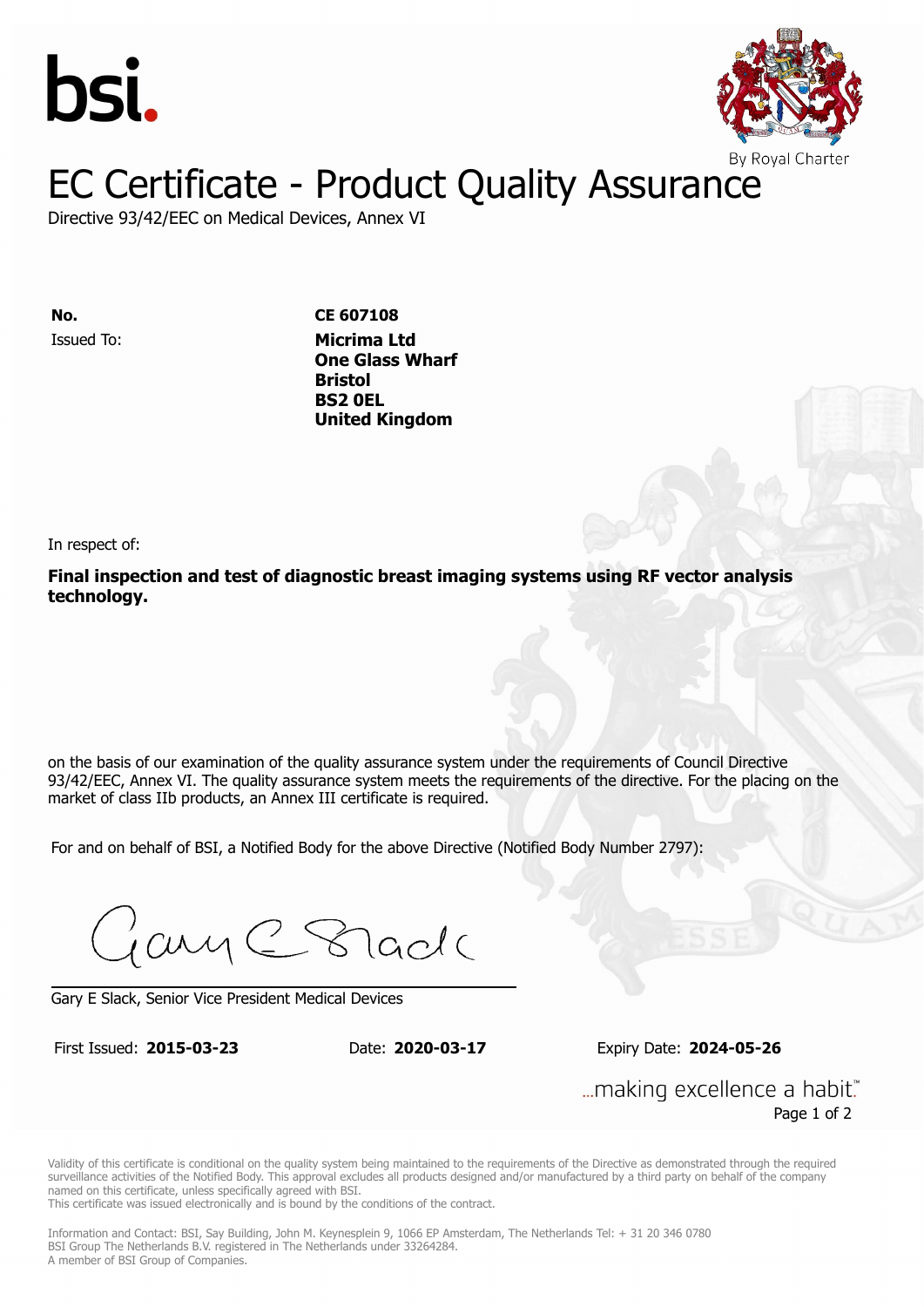



# EC Certificate - Product Quality Assurance

### **Supplementary Information to CE 607108**

Issued To: **Micrima Ltd One Glass Wharf Bristol BS2 0EL United Kingdom**

| <b>Number</b>    | <b>Device Name</b>                       | <b>Intended purpose per IFU</b> |  |
|------------------|------------------------------------------|---------------------------------|--|
| <b>Class IIa</b> |                                          |                                 |  |
| MD1202           | MARIA <sup>®</sup> Breast Imaging System | N/A                             |  |

First Issued: **2015-03-23** Date: **2020-03-17** Expiry Date: **2024-05-26**

... making excellence a habit." Page 2 of 2

Validity of this certificate is conditional on the quality system being maintained to the requirements of the Directive as demonstrated through the required surveillance activities of the Notified Body. This approval excludes all products designed and/or manufactured by a third party on behalf of the company named on this certificate, unless specifically agreed with BSI.

This certificate was issued electronically and is bound by the conditions of the contract.

Information and Contact: BSI, Say Building, John M. Keynesplein 9, 1066 EP Amsterdam, The Netherlands Tel: + 31 20 346 0780 BSI Group The Netherlands B.V. registered in The Netherlands under 33264284. A member of BSI Group of Companies.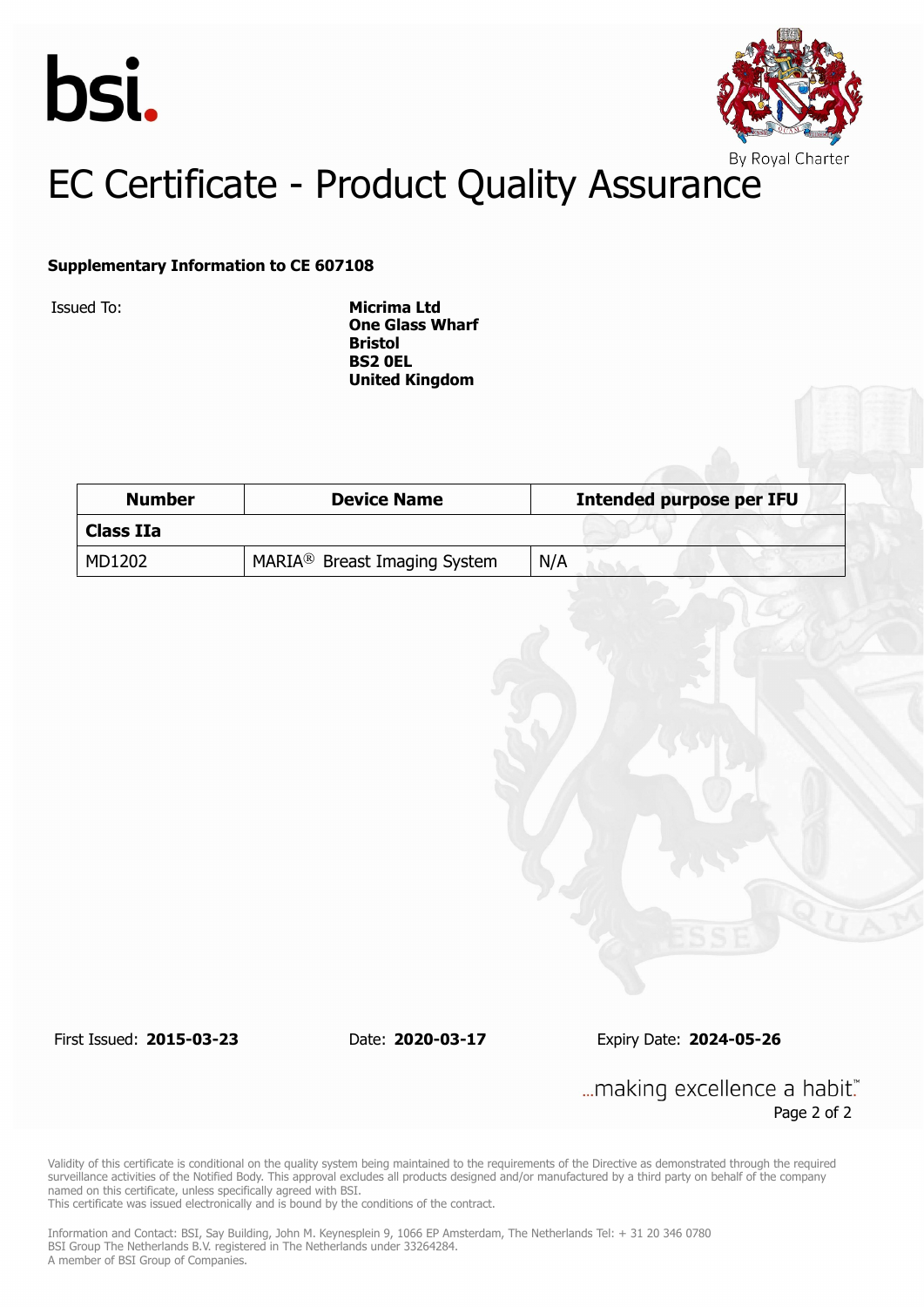



# EC Certificate - Product Quality Assurance

Directive 93/42/EEC on Medical Devices, Annex VI

## List of Significant Subcontractors

Recognised as being involved in services relating to the product covered by:

Certificate No: **CE 607108**

Date: **2020-03-17** Issued To: **Micrima Ltd One Glass Wharf Bristol BS2 0EL United Kingdom**

Custom Interconnect Ltd CIL House Charlton Road Andover Hampshire SP10 3JL United Kingdom

**Subcontractor: Service(s) supplied**

**Testing**

... making excellence a habit."

Page 1 of 1